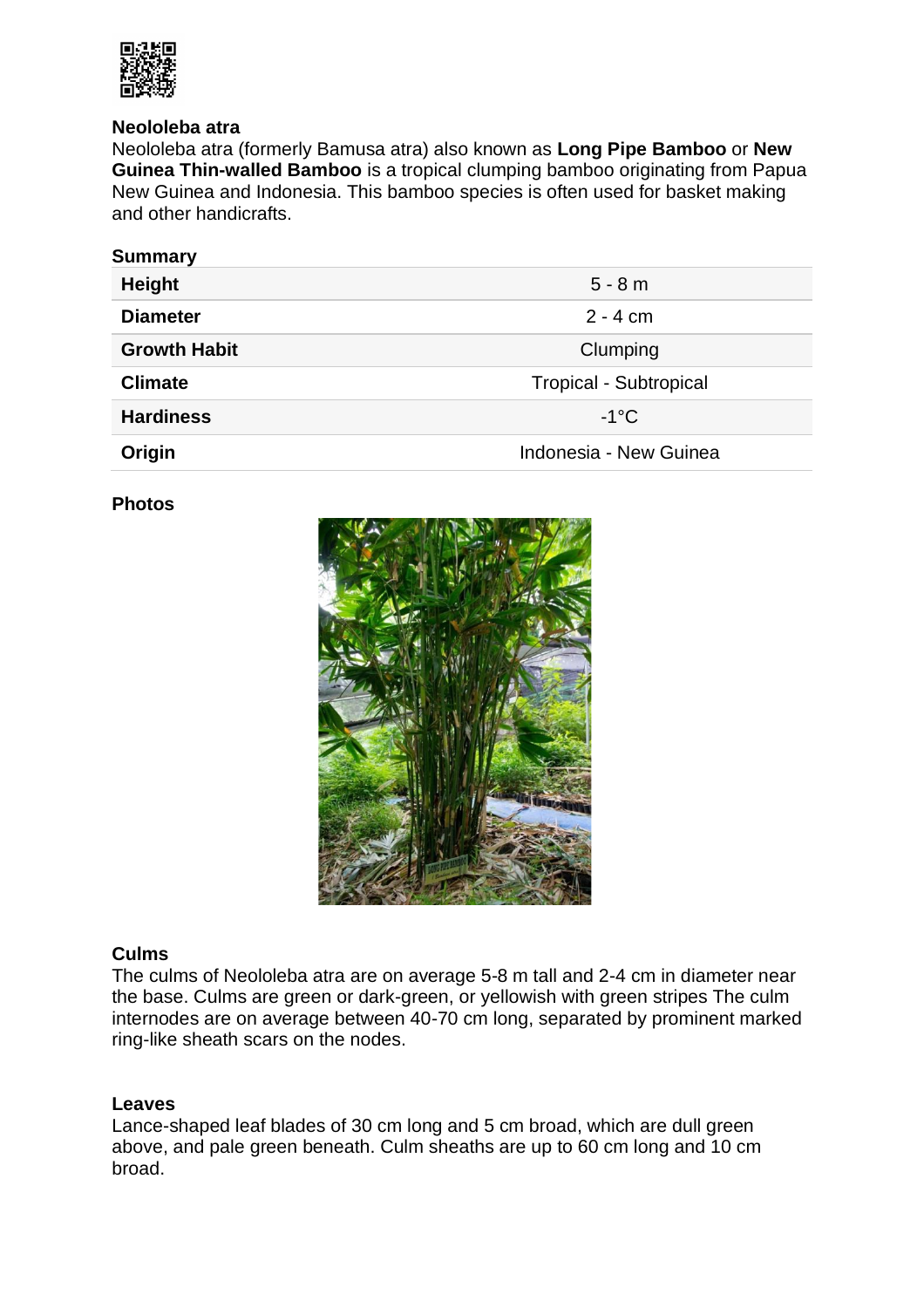

# **Shoots**

Young shoots are slender with flame-shaped sheath.

# **Habitat**

Neololeba atra is a lowland species growing well on hill slopes and along river banks. This bamboo prefers wet soil and low elevations, but is also found growing on lime stone.

# **Flowering**

It is reported that Neololeba atra flowers regularly and that culms do not die after flowering as in other bamboos, however, often without setting any fruit.

## **Uses**

Used mostly for basketry and handicrafts, as a building material, thatching (strips of culms used as a binding material in roofings), fish traps and screens, and in general very well-suited to develop village industries.



#### **Native to:**

Bismarck Archipelago, Maluku, New Guinea, Philippines, Queensland, Sulawesi

## **Introduced into:**

Andaman Is., Assam, Myanmar